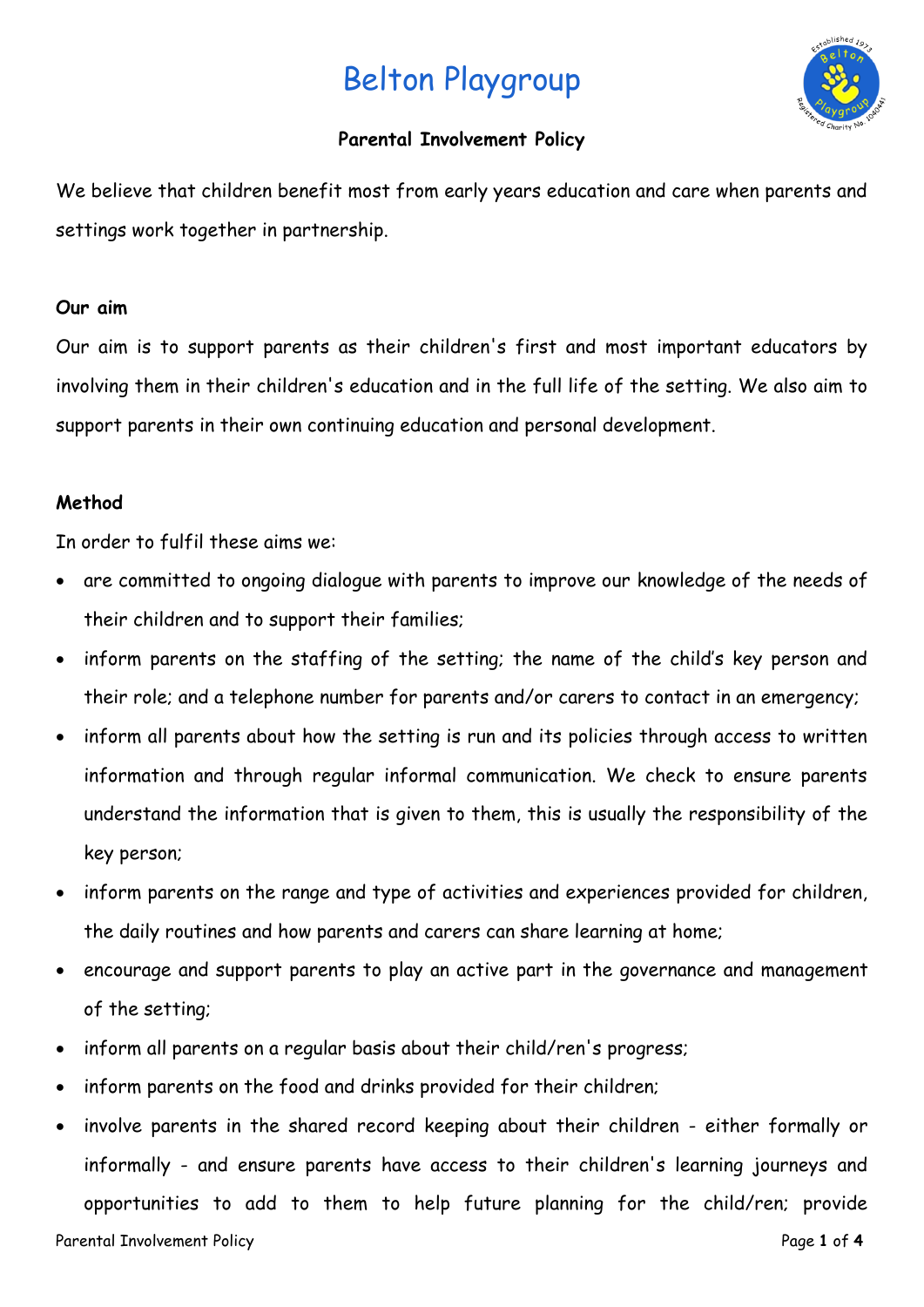opportunities for parents to contribute their own skills, knowledge and interests to the activities of the setting;

- inform parents about relevant conferences, workshops and training;
- consult with parents about the times of meetings to avoid excluding anyone;
- provide information about opportunities to be involved in the setting in ways that are accessible to parents with basic skills needs, or those for whom English is an additional language;
- hold meetings in venues that are accessible and appropriate for all;
- welcome the contributions of parents, in whatever form these may take;
- inform all parents of the systems for registering queries, complaints or suggestions and check to ensure these are understood. All parents have access to our written complaints procedure; and
- provide opportunities for parents to learn about the Early Years Foundation Stage Framework and how we follow it in the setting and about young children's learning, in the setting and at home.
- have questionnaires which give the parents opportunity to comment on the setting, staffing and child/ren's progress.

In compliance with the Statutory Framework for the Early Years Foundation Stage, the following documentation is in place:

- admissions policy;
- complaints procedure;
- record of complaints; and
- activities provided for children.
- Data Protection Policy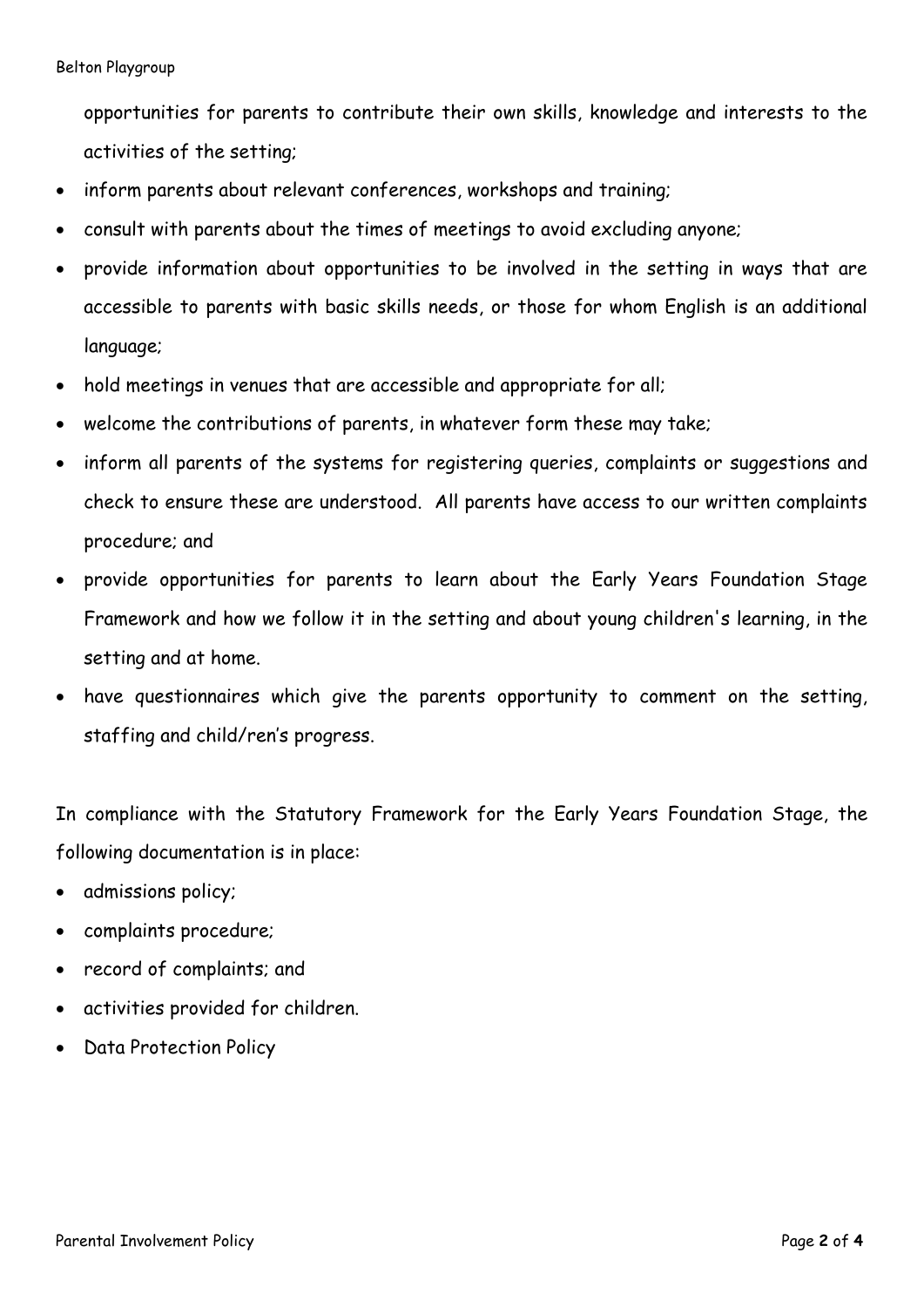Belton Playgroup

#### **Security and Safety**

The front door is locked at 8 am until the end of session. Parents should ring the doorbell for admission if they arrive in session time.

After school club children must be collected.

#### **Infectiousness**

Children should not be brought to playgroup if they are unwell or infectious. If a child becomes unwell during the session the parents will be contacted.

#### **Clothing**

Children should wear practical clothing which is easy to get on and off and won't matter if it gets dirty. A spare set of clothes should be sent and outdoor clothing for every session as Free flow ensures the children will go outside every day.

#### **Payment of fees**

Fees should be paid by the date on the invoice. If a parent has difficulty with payment, they should speak to the Playgroup Leader in confidence.

#### **Notice of intent to leave the Playgroup**

Parents who chose to withdraw their child from the Playgroup will need to give 4 weeks' notice or pay the fees in lieu. These must be term time weeks and do not include any holiday time (according to term dates provided by Leicestershire County Hall) Government funding is stopped on the day the child leaves so parents will need to pay any outstanding money if 4 weeks' notice is not given.